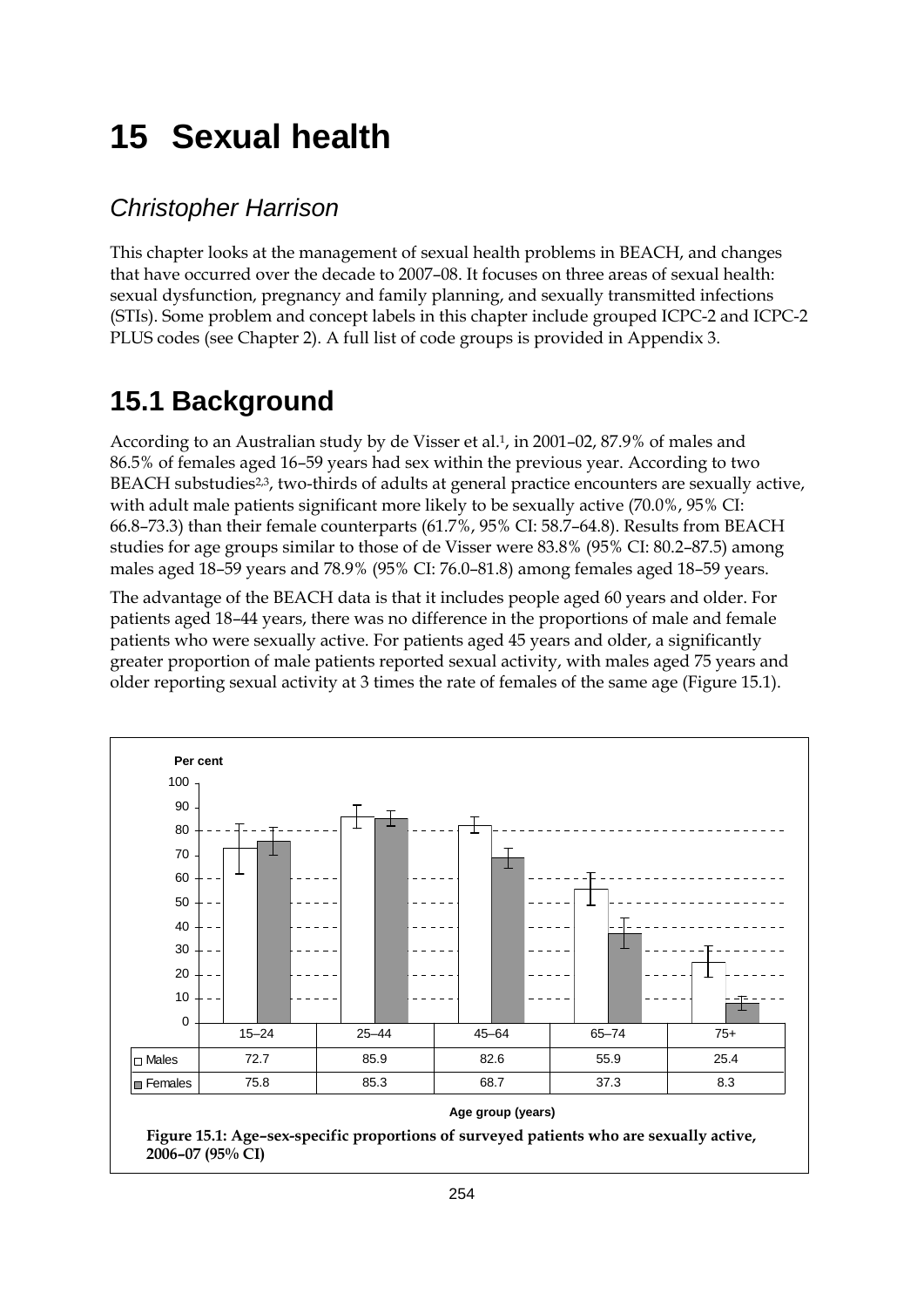## **15.2 Sexual dysfunction in men**

Sexual dysfunction was managed at a rate of 10.0 (95% CI: 8.7–11.2) per 1,000 adult male encounters in the 2007–08 BEACH year. Males aged 65–74 years had a significantly higher management rate of sexual dysfunction, with 16.4 (95% CI: 13.7–19.1) per 1,000 encounters than males aged 18–44 years (5.4 per 1,000, 95% CI: 3.8–7.0), and males aged 75 years and older (2.3 per 1,000, 95% CI: 1.0–3.5). By far, the most common sexual dysfunction problem managed was erectile dysfunction, accounting for three-quarters of all male sexual dysfunction problems managed.

In October 1998, the erectile dysfunction medication sildenafil citrate was introduced to the Australian market. Up until that time the main pharmacological treatment for erectile dysfunction was alprostadil, which was listed on the PBS. Two applications to the Pharmaceutical Benefits Advisory Committee to have sildenafil listed on the PBS arguing that sildenafil citrate significantly increased the quality of life of those affected by erectile dysfunction were unsuccessful. On the third attempt, the application was limited to only coverage for patients with diabetes, multiple sclerosis, spina bifida, Parkinson's disease, prostate cancer and spinal cord injury. The Pharmaceutical Benefits Advisory Committee recommended sildenafil for listing on the PBS for the 'limited range of conditions for which evidence of cost-effectiveness had been provided'4, however they thought the cost of its inclusion would be up to \$100 million per year and not the \$20 million estimated in the application. The application was denied in February 2002 by the Australian Government Health Minister because 'spending tens of millions of dollars a year for the treatment of erectile dysfunction is not the most cost-effective use of the PBS'.<sup>5</sup> As a result of this decision, the drug alprostadil was delisted from the PBS.

## **Erectile dysfunction**

Erectile dysfunction (ED) is relatively common among sexually active males.

- A 2003 telephone survey of men in Australia estimated the prevalence of erectile dysfunction in middle aged and older men to be 21%.6
- A global study of sexual attitudes and behaviour in 2001–02 found that 16% of Australian men experienced erectile difficulties.7
- In 2007, a BEACH substudy of 1,930 patients found that 20.3% (95% CI: 17.0–23.6,  $n = 340$ ) of sexually active adults stated they/their partners had experienced erectile dysfunction.3

In the BEACH substudy:

- A significantly greater proportion (27.5%, 95% CI: 22.6–32.4) of male patients reported having erectile dysfunction than female patients (16.2%, 95% CI: 12.7–19.7) reported their partners' experiencing erectile dysfunction. The same clinical definition of erectile dysfunction was applied in the question put to both female and male patients.
- The prevalence of erectile dysfunction leapt from 3.6% among male patients aged less than 40 years, to 54.1% among those aged 70 years and over. The proportion of male patients experiencing erectile dysfunction increased significantly with age (Mantel-Haenszel Chi-square test p<0.0001).
- Of those patients or their partners experiencing ED, 39.9% did so at 1–25% of occasions, 22.5% at 26–50% of occasions, and the remainder (37.5%) more than half of the time.3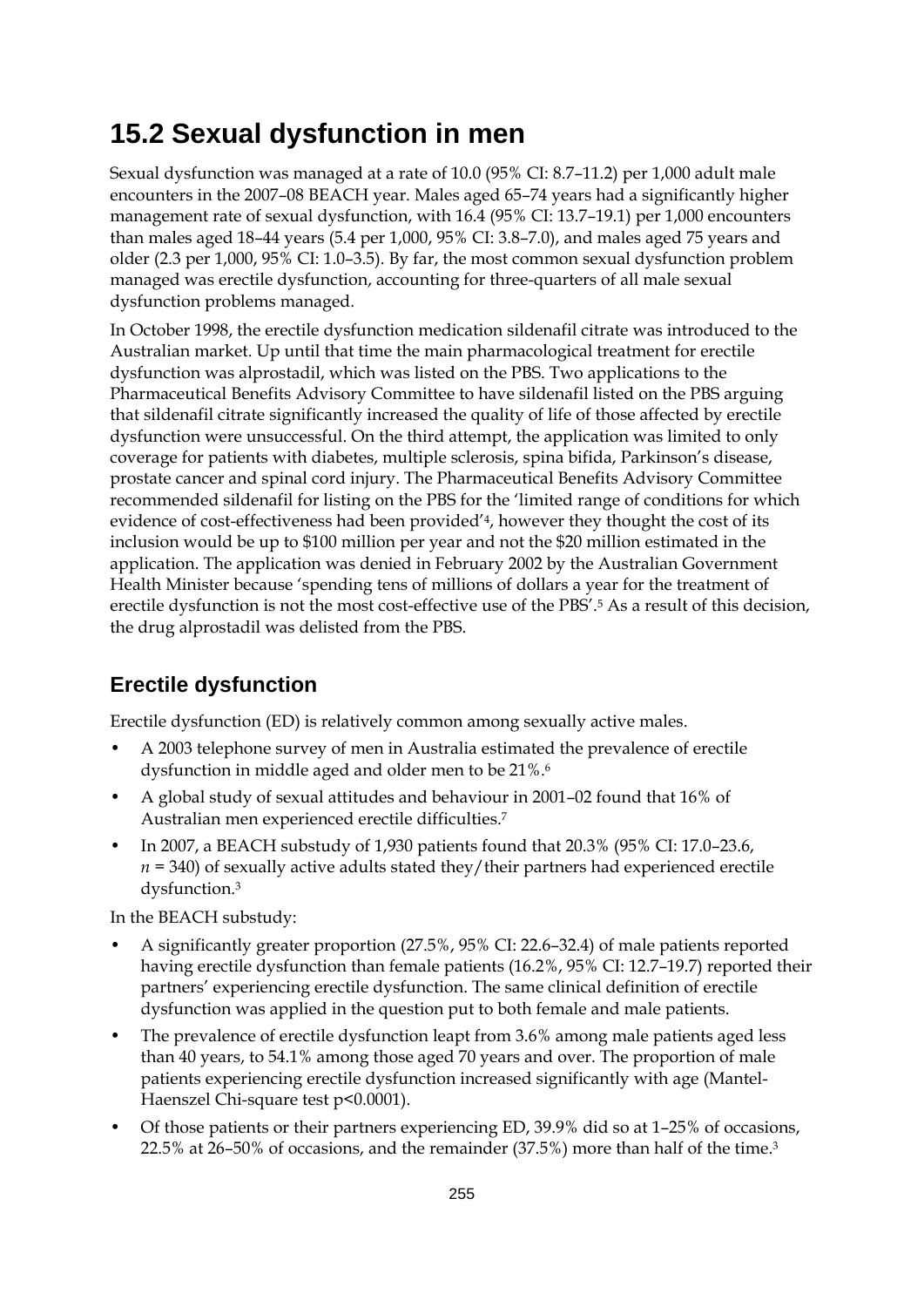Even though erectile dysfunction is prevalent, it has been shown that advice or treatment is infrequently sought.6-8 In the BEACH substudy, less than a half of those experiencing erectile dysfunction (47.6%, 95% CI: 41.0–54.2) had sought help/advice for it. This is reflected in the low management rate of erectile dysfunction in general practice, at only 0.95 per 100 encounters with males aged 18 years and over in 2005–08 (Figure 15.3). Of those who did seek help, the majority sought it from their GP.

Of those patients with erectile dysfunction, 60% had tried at least one remedy, the majority (84.1%) using a prescribed medication from their doctor. Only 10.3% of patients had tried a behavioural treatment, and 7.1% had tried an over-the-counter product.

Over two-thirds of patients using a prescribed medication for erectile dysfunction reported that the medication was effective.

As Figure 15.2 shows, the rate of erectile dysfunction management increased significantly between 2001–02 and 2003–04, then remained steady through to 2007–08.



GP management of erectile dysfunction using BEACH data over 3 years (2005–06 to 2007–08) is presented in Figure 15.3.

- The highest rate of erectile dysfunction management was in male patients aged 45–64 years, at 1.6 per 100 encounters
- When erectile dysfunction was managed, the most frequent patient reasons for the encounter were directly linked to erectile dysfunction, with presentation for sexual function symptoms/complaint (42.1 per 100 encounters) and impotence (11.9 per 100) being the most common. The other major reason for encounter where erectile dysfunction was managed was a need for prescription(s) (at 30.3 per 100 encounters).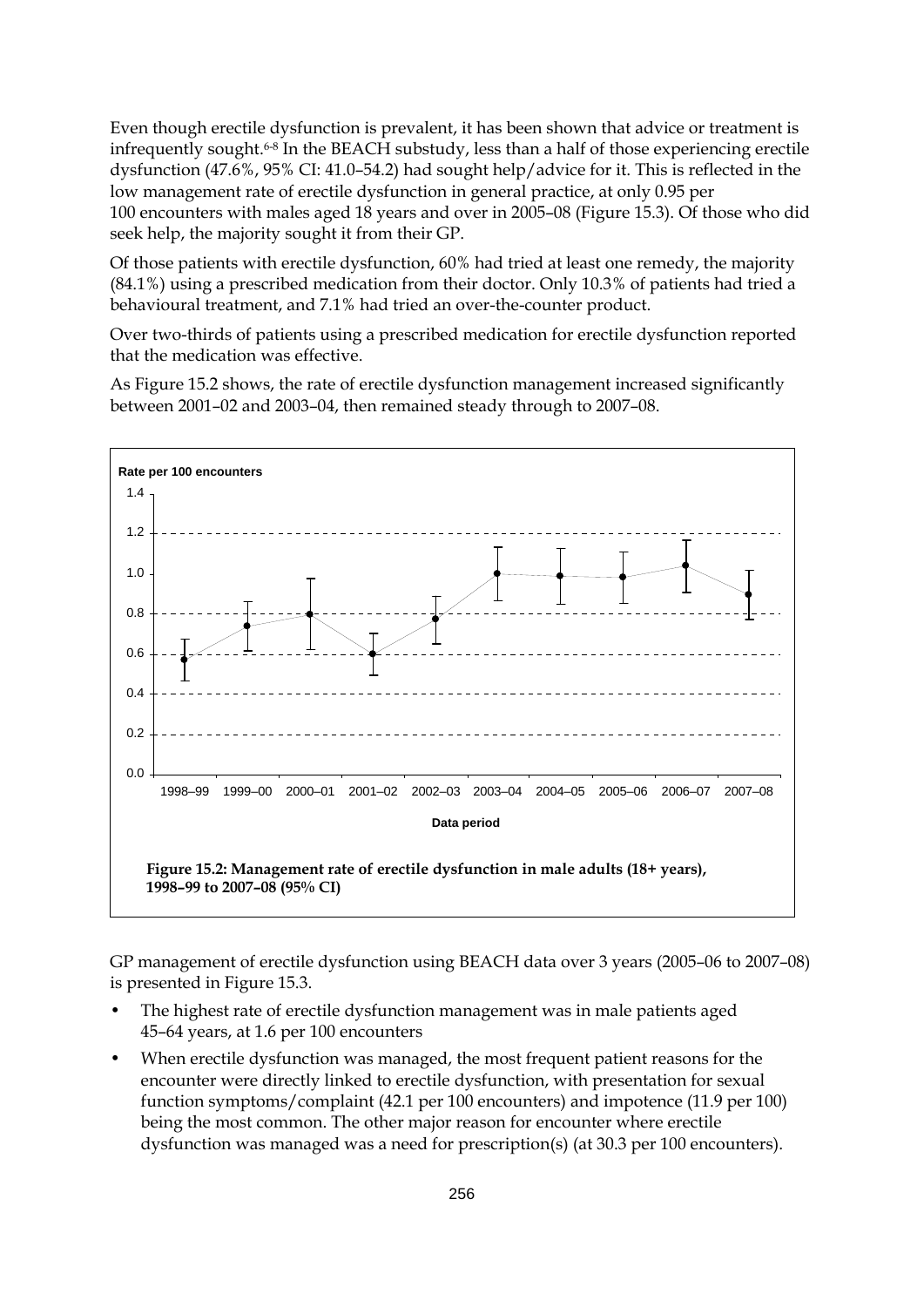

**Figure 15.3: Management of erectile dysfunction, 2005–08**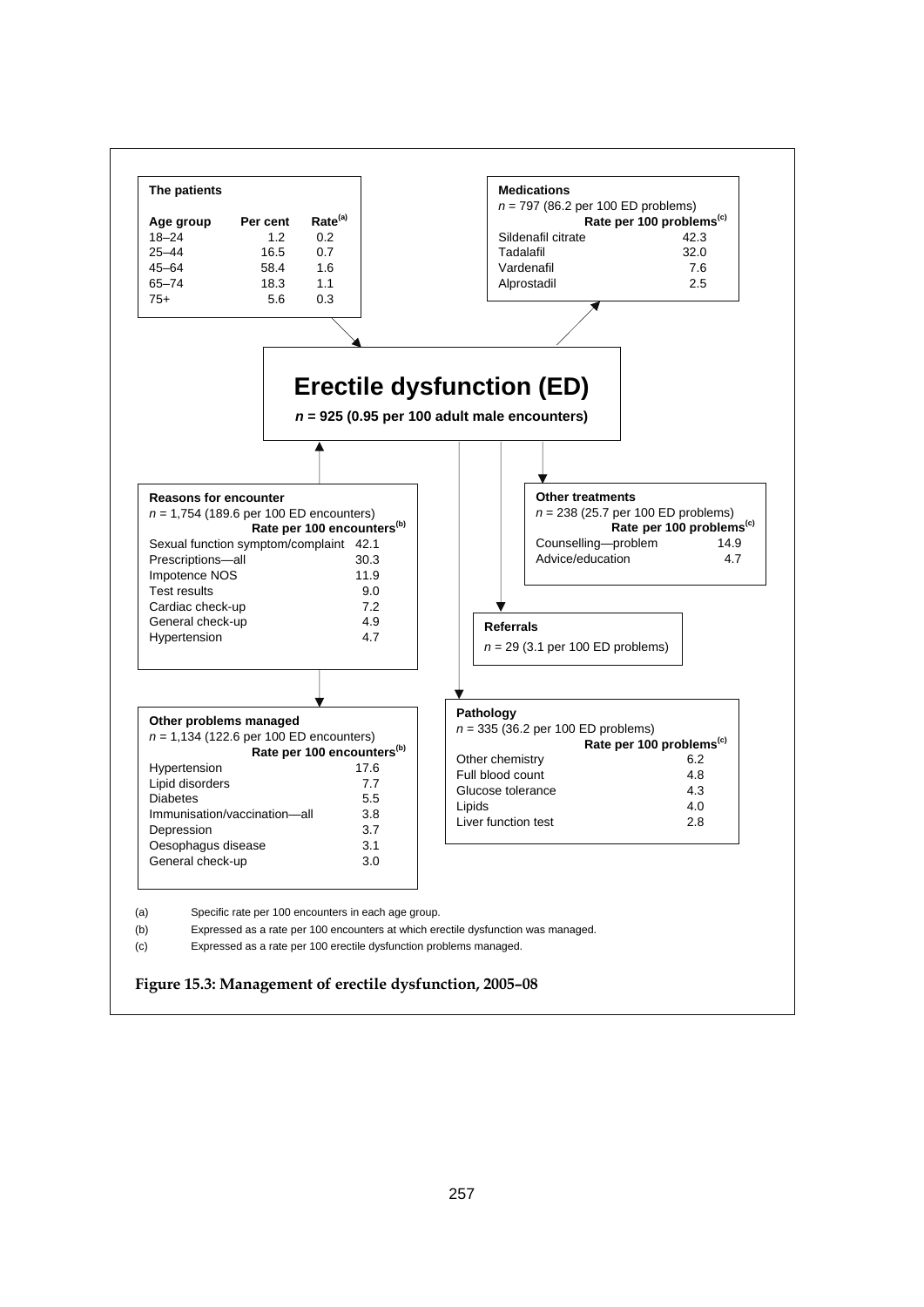The other problems managed at encounters with erectile dysfunction were mainly chronic conditions such as hypertension, lipid disorder, diabetes and depression, reflecting the fact that 82.3% of patients managed for erectile dysfunction were aged 45 years and older.

- The most frequently recorded management method was medication with 86.2 recorded per 100 erectile dysfunction problems managed. The majority of these medications were unsurprisingly drugs used to treat erectile dysfunction, with sildenafil citrate (42.3 per 100 erectile dysfunction problems) and tadalafil (32.0 per 100) the most common.
- Counselling and advice were used at a rate of 25.7 per 100 erectile dysfunction problems. This result of comparatively low counselling compared with medication reflects the results found in the substudy, where 84% of those who were managing their erectile dysfunction were using medication and only 10.3% behavioural treatment.
- Pathology was ordered at a rate of 36.2 per 100 erectile dysfunction problems managed, with other chemistry (6.2 per 100 erectile dysfunction problems), full blood count (4.8 per 100) and glucose tolerance (4.3 per 100) being the most frequent.
- Patients with erectile dysfunction were rarely referred elsewhere for this problem with a rate of only 3.1 per 100 erectile dysfunction problems managed.

### **Premature ejaculation**

Premature ejaculation is another sexual dysfunction which is common in the population.

- The global study of sexual attitudes and behaviour reported a prevalence of 16% among Australian men.7
- The Australian study of health and relationships found that 23.8% of men reported that they came to orgasm too quickly.8
- In a BEACH substudy of 2,186 patients, 18.4% (95% CI: 14.2–22.5) of patients stated that they or their partners had experienced premature ejaculation.<sup>2</sup>

The following results are from this BEACH substudy.

Similar to the result found for erectile dysfunction, a smaller proportion of female patients (13.0%, 95% CI: 9.6–16.5) reported their partners having premature ejaculation than male patients (24.0%, 95% CI: 18.3–29.7) reported having premature ejaculation.

Of those patients or their partners experiencing premature ejaculation, 61.4% experienced it on 1–25% of occasions, 19.7% on 26–50% of occasions and the remaining 18.9% more than half the time.

Of those patients or their partners with premature ejaculation, only 28.4% had sought help for the problem. The most common sources of help/advice were a GP (18.7%), their partner (5.8%) and other health professionals (4.7%). Just over a third (37.7%) of those with premature ejaculation had tried at least one remedy. The most common remedy was prescribed medications (16.0%) followed by behavioural treatment (13.7%) and alcohol/drugs (9.9%). Physical remedies (for example, more than one condom) were used by 8.5% of patients, over-the-counter products by 7.6%, herbal remedies by 4.3%, and a nasal spray by 1.4%.2

Premature ejaculation is rarely managed in Australian general practice: in 2007–08 it was only managed at a rate of 44 per 100,000 encounters with males aged 18 year and older.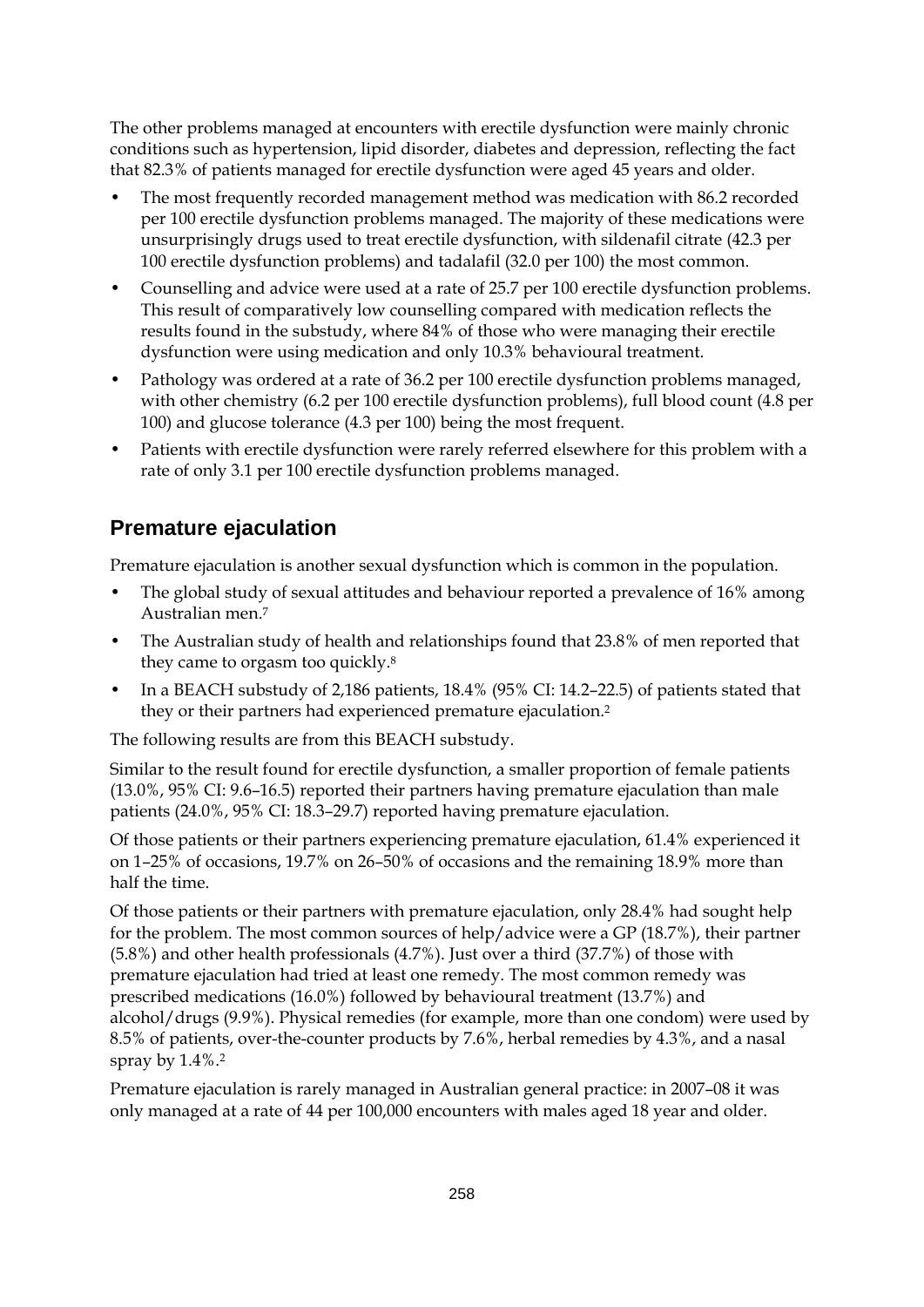## **15.3 Sexual dysfunction in women**

There is strong evidence to suggest that as many, if not more women than men, experience a sexual problem<sup>7,8</sup>, yet women very rarely have such problems managed by a GP. In 2007-08, sexual problems were managed only 1.1 times per 1,000 encounters with women aged 18 years and over, the most commonly managed being painful intercourse (from vaginismus or dyspareunia) and lack or loss of libido, accounting for 47% and 37% of all female sexual dysfunction problems managed, respectively.

## **15.4 Pregnancy and family planning**

### **Background**

Family planning and the diagnosis and management of pregnancy have been integral to general practice clinical activity. Changes in social attitude to contraception and to family size will affect the birth rate, and changes in the birth rate would be expected to affect the clinical workload in these areas. Figure 15.4 shows Australian births by financial year and demonstrates a steady rise in the birth rate since 2003–04

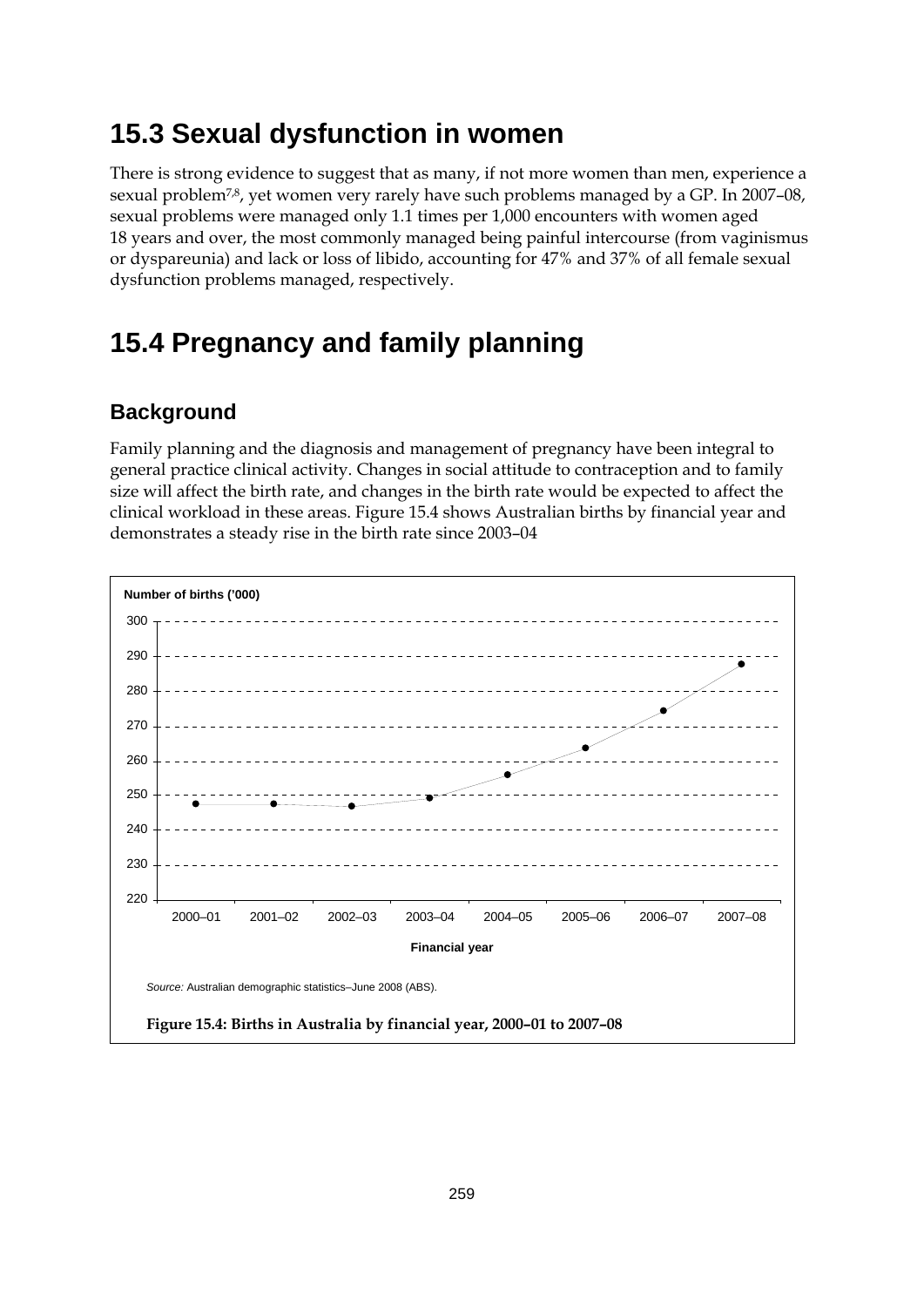#### **Management of pregnancy and family planning 1998–99 to 2007–08**

As Figure 15.5 shows, the rate at which pregnancy (tested or confirmed) was managed stayed relatively stable between 1998–99 and 2004–05. After the Baby Bonus was announced in June 2004, the management rate of pregnancy increased from 1.5 per 100 in 2004–05 (95%CI: 1.4–1.7) to 2.6 per 100 in 2007–08 (95% CI: 2.3–2.9), a 73 increase.

However, despite an increase in pregnancy tests and confirmations, from 1999–00, there was a steady decline in GP management of reproductive issues (including pre- and post-natal care, pregnancy-related check-ups, complications of pregnancy, complications due to pregnancy, terminations and births). In 1999–00, reproductive care was managed at a rate of 3.5 (95% CI: 3.1–3.9) per 100 encounters with women aged 10 years and older. By 2007–08, this had decreased to 1.3 (95% CI: 1.1–1.4) per 100 encounters, 37% of the 1999–00 rate. This result highlights the diminishing role GPs play in obstetrics apart from the initial confirmation of pregnancy. This decrease was predicted in the late1990s, with the number of GP obstetrics specialists retiring far outweighing those new to the field.<sup>9,10</sup> Common reasons for the decrease in GP obstetricians were the price of medical indemnity and the fear of litigation.

The management rate of contraception significantly increased from 3.0 per 100 encounters in 1998–99 (95% CI: 2.8–3.3) to a high of 3.6 per 100 in 2003–04 (95% CI: 3.4–3.9), then remained stable between 2004–05 and 2007–08.



#### **Data period**

**Figure 15.5: Management rates of pregnancy, reproductive care and contraception in women aged 10 years and older, 1998–99 to 2007–08 (95% CI)**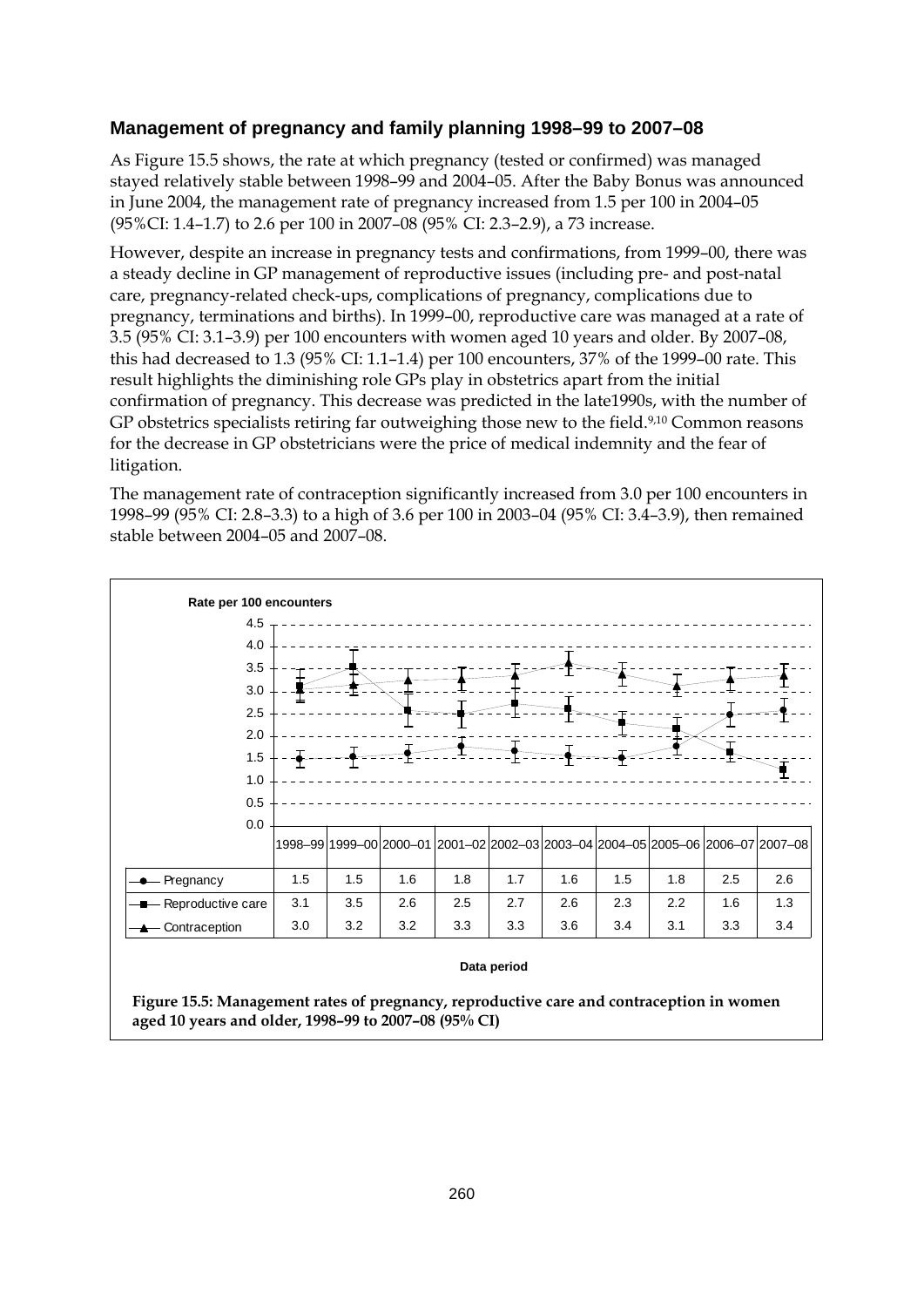## **15.5 Sexually transmitted infections**

### **Background**

A sexually transmitted infection (STI) is an illness that has a significant probability of transmission by means of sexual contact. According to the burden of disease report, in 2003 STIs (sexually transmitted disease, human immunodeficiency virus/acquired immune deficiency syndrome HIV/AIDS and hepatitis B) accounted for 0.6% of all burden of disease and 12.7% of the burden for communicable diseases.11 The report estimated there were over 53,000 new cases of STIs in 2003, the majority being chlamydia, with over 40,000 new cases alone. It should be noted that the burden of disease report does not include the two most common STIs—the Human Papillomavirus (HPV) and genital herpes. HPV is the most common STI in the developed world, with a majority of sexually active adults contracting it at some point in their lives.12 It is estimated that one in eight Australian adults has genital herpes.13

Sex education in schools was formalised in New South Wales in 1967 when it was incorporated into the health syllabus. All other states and territories quickly adopted similar programs.14 Since the emergence of HIV/AIDS, there have been numerous public health campaigns on safe sex, especially in regards to AIDS prevention. In 1989, the Australian Government introduced the first National HIV/AIDS strategy,15 and it has been updated four times since then. One of the core strategies has been the education of affected groups (particularly homosexual men and sex workers), linked to non-discriminatory HIV/AIDS testing, treatment and care. Another was the needle and syringe exchange programs.16 These strategies appear to have been successful, the Australian prevalence of HIV in 2007 being about half that of France or Canada and about a third of the United States. However, a recent increase in HIV diagnoses in 2006–07 is of concern.17

The 2002 review of the fourth National HIV/AIDS Strategy took a broader view of prevention, recommending that in framing a fifth strategy, 'consideration be given to developing a national strategy for sexually transmissible infections'.18

This recommendation led to the Australian Government's introduction of the National Sexually Transmissible Infections Strategy 2005–2008, in parallel with the fifth National HIV/AIDs Strategy 2005–200816, and the National Aboriginal and Torres Strait Islander Sexual Health and Blood Borne Virus Strategy 2005–2008 (a continuation of the National Indigenous Australians' Sexual Health Strategy 1996–97 to 2003–04).19 The goal of the National STIs Strategy is 'to reduce the transmission of STIs, with particular reference to STIs other than HIV, through improved awareness and access to appropriate health services'.20

The objectives of the National STIs Strategy were:

- to improve awareness of STIs, in particular their economic, social and personal effects, within the government, medical and community sectors
- to establish a basis for coordinated national action on STIs now and in the future
- to increase access to diagnosis, treatment and care of STIs
- to minimise the transmission and morbidity of STIs in identified priority groups
- to improve surveillance and research activities in order to guide the development and implementation of prevention initiatives. 20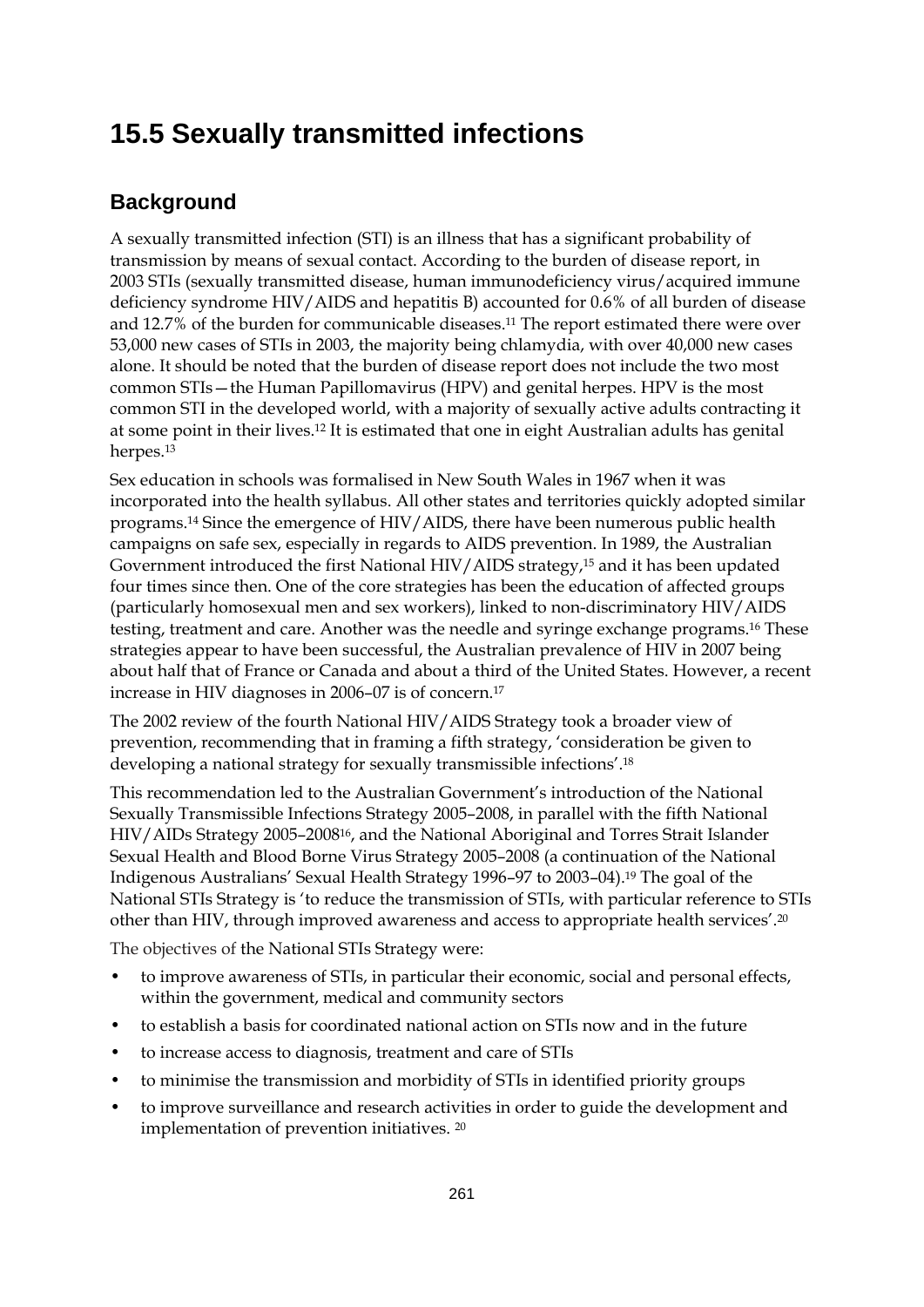Three priority areas were also identified as part of the strategy:

- STIs in Aboriginal and Torres Strait Islander communities
- STIs in homosexually active men
- chlamydia control and prevention. 20

### **Management of STIs in Australian general practice**

Table 15.1 lists the rates of STI screenings, STI risk factors and diagnosed STI problems managed in Australian general practice in 1998–99 and 2007–08. Over the decade the management rate of all STI-related problems increased from 480.5 per 100,000 encounters in 1998–99 to 781.7 per 100,000 encounters in 2007–08, an increase of two-thirds.

Examination of the rate of STI testing and risk factor management over the decade shows that it increased by more than 40% from 202.5 per 100,000 encounters in 1998–99 to 290.7 per 100,000 encounters in 2007–08. The increase was primarily due to the significant increase in management of problems labelled as STI tests, which tripled over the decade. Within this increase the rise in full STI screens in favour of specific tests such as HIV and hepatitis tests can be seen. It is likely that the six-fold increase in STI screens from 31.8 per 100,000 encounters in 1998–99 to 205.1 in 2007–08 was generated from patient demand. This may be due to success of public health campaigns promoting STI screens as standard practice for safe sex. 21

It is interesting that the rate of unprotected sex as a problem managed decreased marginally over the decade. It is impossible to say whether this is because unprotected sex is happening less often in the population or that it is just being managed less in Australian general practice?

There was a marginal increase in the management rate of diagnosed STIs between 1998–99 (278 per 100,000 encounters) and 2007–08 (491 per 100,000). It should be noted that the 'diagnosed STIs' referred to in this chapter are in patients for whom the GP has recorded a STI diagnosis as the problem under management. Some of these may have been decided on the basis of clinical judgement. For example, a patient presents with symptoms that the GP judges to be caused by chlamydia, and records the problem under management as chlamydia. However the GP also orders pathology to confirm this clinical diagnosis. In this case, the problem managed would be classed as 'diagnosed STI' in this chapter, even though the diagnosis is not confirmed. Over the decade, the management rate doubled for both genital herpes (71.6 to 144.8 per 100,000 encounters) and HPV/genital warts (58.4 to 103.6 per 100,000 encounters). The management rate of chlamydia and syphilis increased significantly from very low rates in 1998–99. There was not a significant change in the management rate of HIV/AIDS between 1998–99 and 2007–08.

In 2000–08, the overall rate of STI management in Aboriginal and Torres Strait Islander peoples was 1,076 (95% CI: 828–1,325) per 100,000 encounters, significantly higher than that of non-Indigenous Australians (572 per 100,000, 95% CI: 528–617). Indigenous Australians had a higher rate of both screening/risk problems (397 per 100,000, 95% CI: 244–549) and diagnosed STI (680, 95% CI: 482–878) management than non-Indigenous Australian (220 per 100,000, 95% CI: 204–236 and 351, 95% CI: 314–389, respectively) (results not tabled). The higher rate of STI management in Indigenous Australians highlights the need for the National Aboriginal and Torres Strait Islander Sexual Health and Blood Borne Virus Strategy 2005–2008.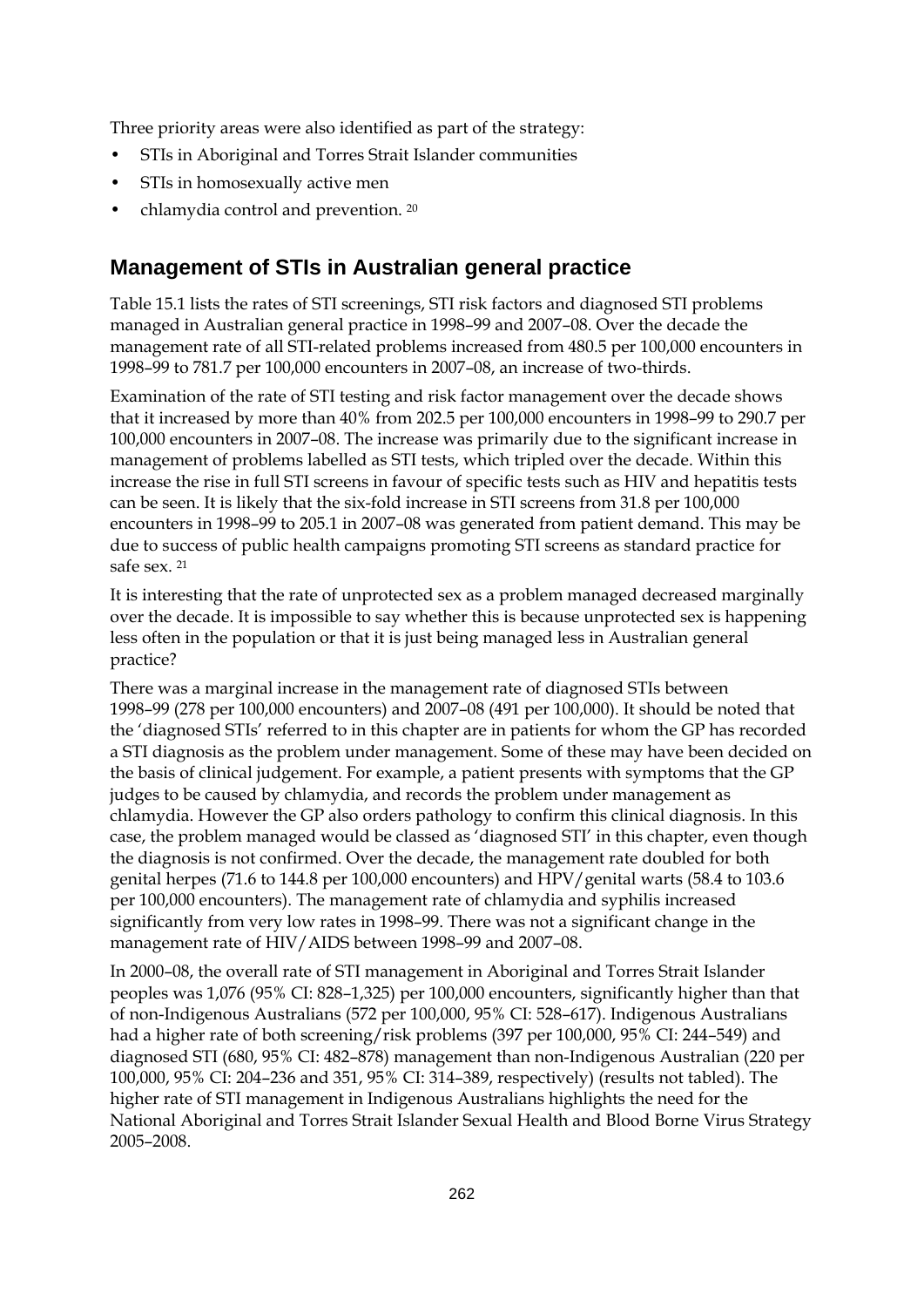|                                       | 1998-99<br>$(n = 96,901)$      |               | 2007-08<br>$(n = 95,898)$      |               |
|---------------------------------------|--------------------------------|---------------|--------------------------------|---------------|
|                                       | Rate per 100,000<br>encounters | 95% CI        | Rate per 100,000<br>encounters | 95% CI        |
| Screening and risk problems           | 202.5                          | 160.0-245.0   | 290.7                          | 239.1-342.3   |
| All STI tests                         | 77.1                           | $55.0 - 99.1$ | 226.0                          | 179.9-272.2   |
| STI screen NOS                        | 31.8                           | 18.8-44.9     | 205.1                          | 161.9-248.2   |
| <b>Hepatitis B test</b>               | 21.4                           | $10.1 - 32.6$ | 8.7                            | $0.4 - 17.0$  |
| Chlamydia test                        | 0.6                            | $0.0 - 1.8$   | 6.2                            | $0.4 - 12.1$  |
| HIV test                              | 23.3                           | $12.1 - 34.4$ | 6.0                            | $0.6 - 11.4$  |
| Unprotected sex                       | 55.4                           | 28.6-82.1     | 19.7                           | $9.3 - 30.2$  |
| Fear of STI                           | 32.8                           | $15.8 - 49.8$ | 16.5                           | $6.4 - 26.5$  |
| Fear of HIV                           | 15.5                           | $5.7 - 25.3$  | 5.4                            | $0.3 - 10.4$  |
| STI advice                            | 7.8                            | $1.3 - 14.3$  | 11.3                           | $3.8 - 18.7$  |
| Contact with STI                      | 14.0                           | $6.4 - 21.6$  | 11.8                           | $4.3 - 19.3$  |
| <b>Diagnosed STIs</b>                 | 278.0                          | 175.9-380.0   | 491.0                          | 359.7-622.2   |
| Genital herpes                        | 71.6                           | $52.0 - 91.1$ | 144.8                          | 114.5-175.1   |
| <b>HIV/AIDS</b>                       | 76.8                           | $0.0 - 167.7$ | 103.4                          | $7.8 - 199.1$ |
| HPV/genital warts                     | 58.4                           | $41.0 - 75.9$ | 103.6                          | 74.4-132.8    |
| Chlamydia                             | 4.4                            | $0.0 - 10.4$  | 57.9                           | $37.2 - 78.5$ |
| <b>Hepatitis B</b>                    | 48.2                           | $29.1 - 67.4$ | 41.9                           | $24.7 - 59.2$ |
| Syphilis                              | 0.3                            | $0.0 - 1.0$   | 23.0                           | $4.7 - 41.2$  |
| STI/STD/VD                            | 9.3                            | $2.2 - 16.4$  | 13.0                           | $4.2 - 21.9$  |
| Gonorrhoea                            | 0.8                            | $0.0 - 1.9$   | 2.9                            | $0.0 - 6.3$   |
| Trichomoniasis                        | 8.2                            | $0.0 - 17.4$  | 0.4                            | $0.0 - 1.3$   |
| <b>Total problems related to STIs</b> | 480.5                          | 368.2-592.7   | 781.7                          | 619.1-944.3   |

**Table 15.1: Changes in management rates of problems associated with sexually transmitted infections, 1998–99 and 2007–08** 

*Note:* CI—confidence interval; STI—sexually transmitted infection; HIV/AIDS—human immunodeficiency virus/ acquired immune deficiency syndrome; HPV—Human Papillomavirus ; NOS—not otherwise specified; STD—sexually transmitted disease; VD—venereal disease.

#### **Age and sex-specific STI management rates 1998–99 and 2007–08**

As mentioned earlier, the overall rates of STI management (both testing and management of diagnosed STI) increased between 1998–99 and 2007–08. Figure 15.6 presents age and sex-specific rates of STI testing and diagnosed STI management in 1998–99 and 2007–08.

#### **Sex-specific rates**

In both 1998–99 and 2007–08, there was no significant difference found between the rates of STI testing and management between male and female patients. In 1998–99, female patients had a significantly higher management rate of diagnosed STIs than they did of STI testing/risk factor management. This difference was not found in male patients.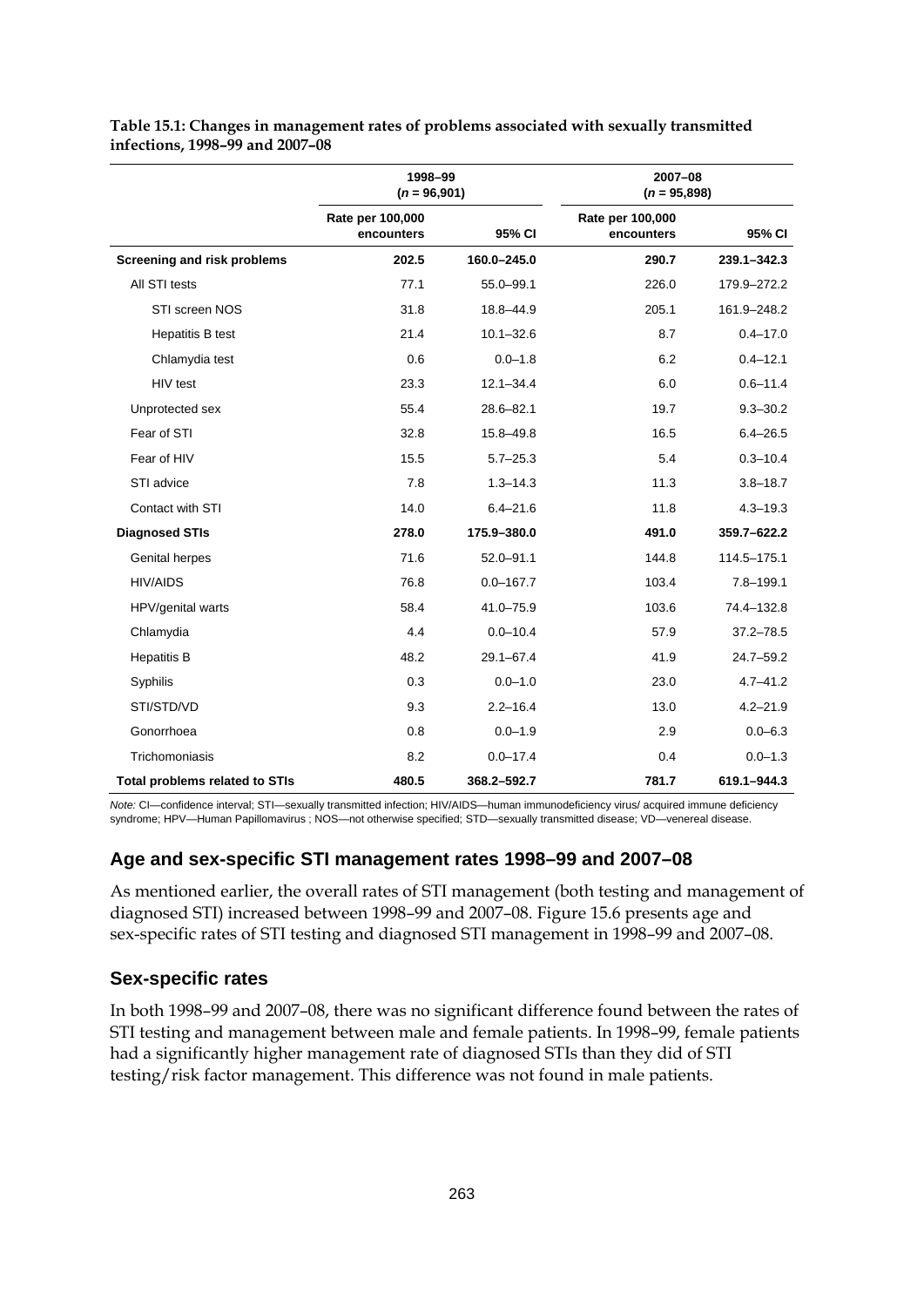Between 1998–99 and 2007–08, there was a significant increase in the management rate of both STI testing/risk factors and of diagnosed STIs among female patients. There was no significant difference found across this period for male patients. Therefore, it seems that the overall significant increase in STI management (management of risk factors, testing and diagnoses) was driven by an increase in management among female patients.

#### **Age-specific rates**

In both 1998–99 and 2007–08, the highest management rate of:

- STI screening and risk factors was in patients aged 15–24 years, and the lowest rate was in children aged less than 15 years and those aged 45 years and over
- diagnosed STIs was in patients aged 15–24 years and 25–44 years, while the lowest was among children aged less than 15 years of age and those aged 45 years and older.

Between 1998–99 and 2007–08, there was:

- a significant increase in management of diagnosed STIs in patients 15–24 and 25–44 years
- a marginal increase in the management among patients aged 45–64 years
- no significant difference in the management rate of diagnosed STIs for patients younger than 15 years and patients 65 years and older.

This means that the significant increase in STI testing/risk factor management was driven by an increase in patients aged 15–44 years, particularly among female patients, and that the marginal increase in the rate of diagnosed STIs came from a broader group, which included patients aged 45–64 years.



**Age group (years) or sex**

*Note:* STI—sexually transmitted infection.

**Figure 15.6: Age and sex-specific management rates of STI tests and diagnosed STIs per 100,000 encounters, 1998–99 and 2007–08 (95% CI)**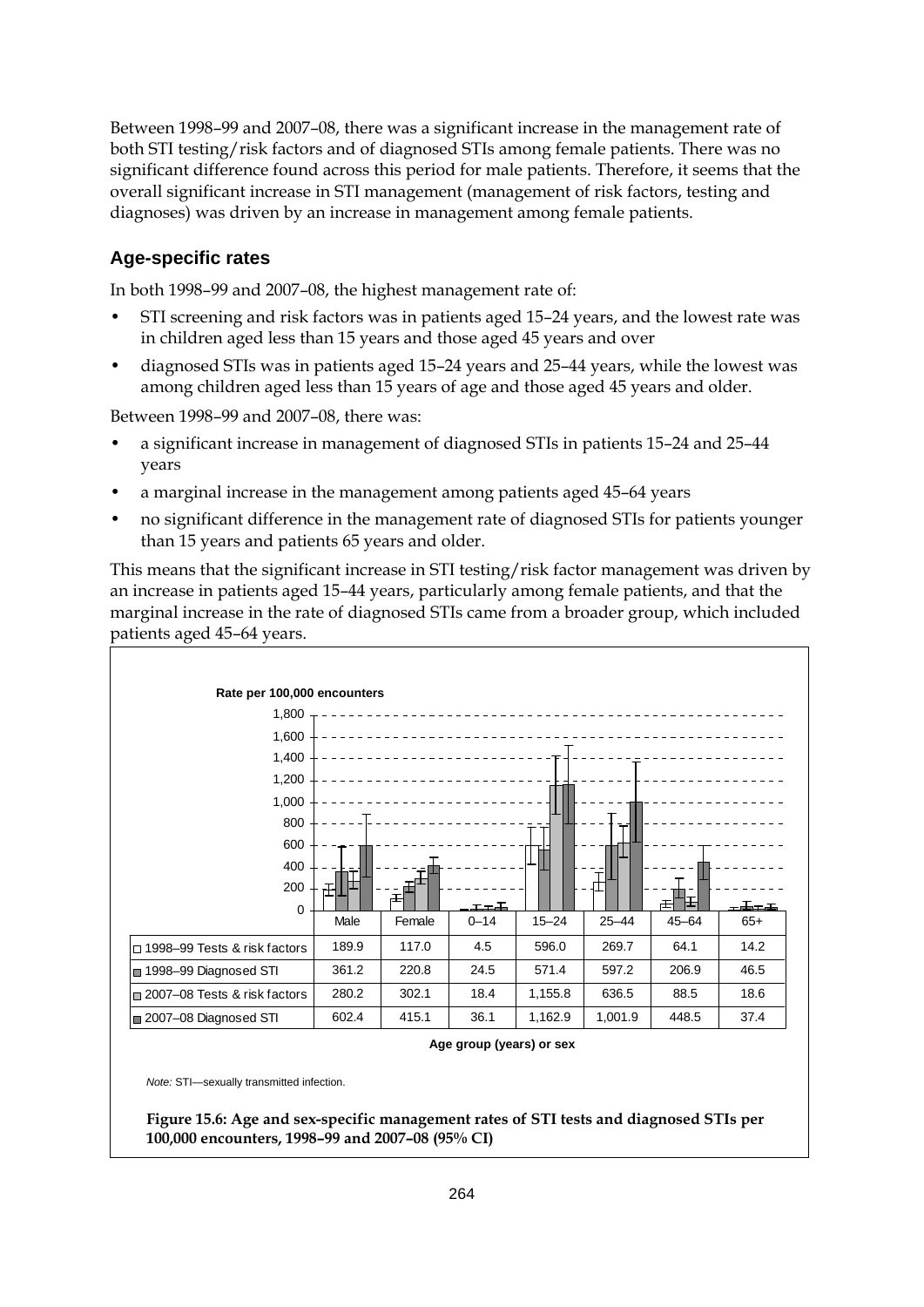### **Management of diagnosed STIs**

Figure 15.7 shows the management patterns for all diagnosed STI problems in 2007–08.

- The management rate of diagnosed STIs problems was 491 per 100,000 encounters.
- The most common reasons given by the patient for the encounter where a diagnosed STI was managed were, with the exception of requests for prescription(s), mainly related to the STI. Presentations for receipt of test results was frequent, as were reasons for encounter that specified STI diagnoses such as HIV infection/AIDS, condylomata acuminate and genital herpes.



(a) Expressed as a rate per 100 encounters at which a sexually transmitted infection was managed.

**Figure 15.7: Management of sexually transmitted infections in general practice, 2007–08**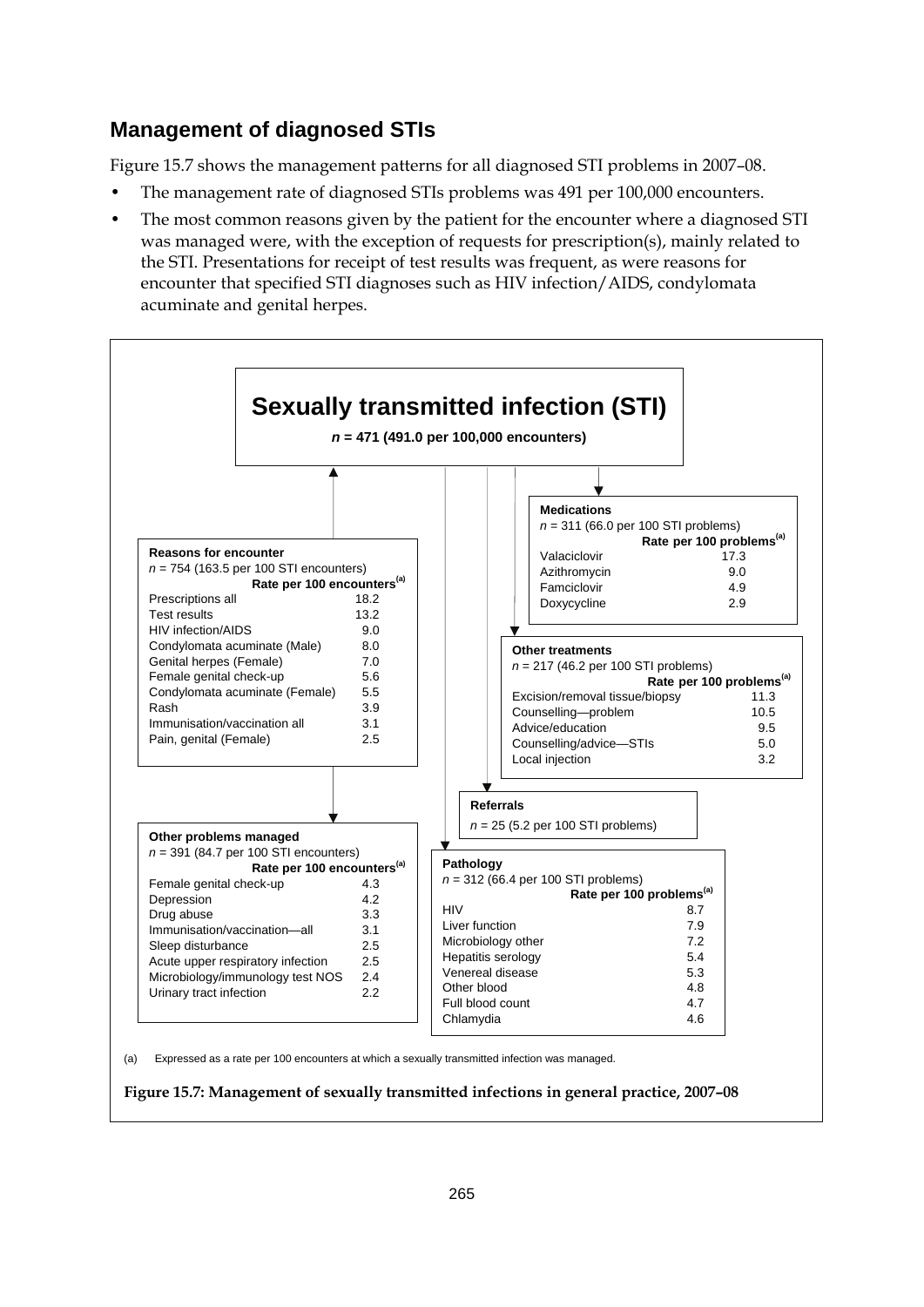• The most frequent other problems managed at diagnosed STI encounters were mainly acute in nature, with preventive reasons such as female genital check-up and immunisation/vaccination both being frequently given. Drug abuse was more often managed than usual, reflecting the risk-taking behaviour of many young people. Depression was the only chronic condition in the top three, once again not surprising since depression is common among the 15–44 age group (See Chapter 6).

## **15.6 Discussion**

This chapter considered how STIs, sexual dysfunction, and pregnancy and family planning were managed in the Australian general practice. Changes over the 1998–99 to 2007–08 period have been presented and considered in relation to major policy changes. The major findings are discussed below:

- A similar proportion of male and female patients aged 18–44 years reported being sexually active. However male patients aged 45 years and over were significantly more likely to report being sexually active than females, with male patients aged 75 years and over being 3 times more likely to be sexually active than their female peers.
- For both erectile dysfunction and premature ejaculation, male patients were more likely to report that they had the problem than female patients when reporting about their partners. This is an interesting result, considering the definition of what erectile dysfunction and premature ejaculation constitute can be subjective.
- For both erectile dysfunction and premature ejaculation, advice and treatment were rarely sought, though when it was, GPs were the health professional most often seen.
- Since 2004, there has been a significant increase in the Australian birth rate as well as an increase in the number of pregnancy tests and confirmations in Australian general practice. However, although the rate of pregnancy increased after 2004, the GP management rate of pregnancy after 2004 continued to decrease. This is likely due to the decreasing role being played by general practice in obstetrics management.
- Over the 1998–99 to 2007–08 period, the rate of STI testing and screening significantly increased and the management rate of diagnosed STIs marginally increased. It remains unknown however, whether the increased management of diagnosed STI diagnoses represents a successful campaign with better testing for, recognition and management of STIs, or whether it represents a failure of educational programs focusing on safe sex with a resulting increase in prevalence in the wider population.

Since the 1980s, there has been a concerted effort to reduce the impact of HIV/AIDS in Australia. Comparing Australia's prevalence of HIV/AIDS to that of other developed countries, it seems that this effort has been successful.17 However, with the focus on HIV/AIDS, the rate of diagnosis for other STIs (such as chlamydia and gonorrhoea) have increased. 20 Because of this, the Australian Government introduced the National Sexually Transmissible Infections Strategy 2005–2008. It remains to be seen if this new strategy will be as effective as the earlier HIV/AIDS strategies.

#### **Suggested chapter citation**

Harrison C 2009. Sexual health. In: Britt H & Miller GC (eds). General practice in Australia, health priorities and policies 1998 to 2008. General practice series no. 24. Cat. no. GEP 24. Canberra: Australian Institute of Health and Welfare.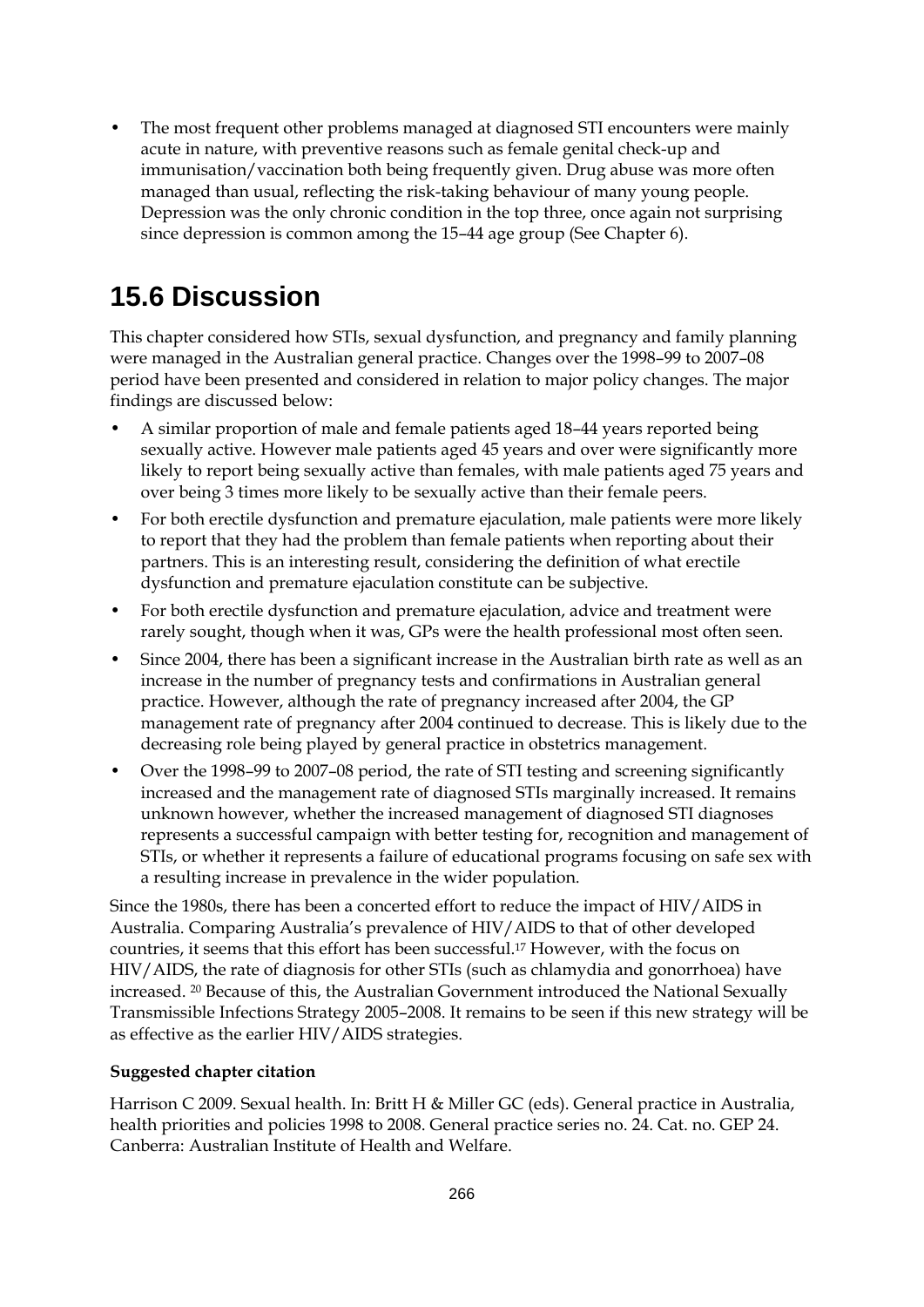## **References**

- 1. de Visser RO, Smith AM, Rissel CE, Richters J, Grulich AE 2003. Sex in Australia: heterosexual experience and recent heterosexual encounters among a representative sample of adults. Aust N Z J Public Health 27(2):146–154.
- 2. Britt H, Miller GC, Henderson J, Bayram C 2007. Patient-based substudies from BEACH: abstracts and research tools 1999–2006. General practice series no. 20. Cat. no. GEP 20. Canberra: Australian Institute of Health and Welfare.
- 3. Britt H, Miller GC, Charles J, Bayram C, Pan Y, Henderson J et al. 2008. General practice activity in Australia 2006–07. General practice series no. 21. Cat. no. GEP 21. Canberra: Australian Institute of Health and Welfare.
- 4. Aroni R, de Boer R, Harvey K 2003. The Viagra affair. In: Lin V, Gibson B (eds). Evidence-based Health Policy. Melbourne: Oxford University Press, 97–109.
- 5. Australian Government Department of Health and Ageing 2002. Government rejects Viagra listing on PBS. Canberra: DoHA. Viewed 24 February 2009, <http://www.health.gov.au/internet/ main/publishing.nsf/Content/healthmediarel-yr2002–kp-kp02005.htm>.
- 6. Holden CA, McLachlan RI, Pitts M, Cumming R, Wittert G, Agius PA et al. 2005. Men in Australia Telephone Survey (MATeS): a national survey of the reproductive health and concerns of middle-aged and older Australian men. Lancet 366(9481):218–224.
- 7. Nicolosi A, Laumann EO, Glasser DB, Brock G, King R, Gingell C 2006. Sexual activity, sexual disorders and associated help-seeking behavior among mature adults in five Anglophone countries from the Global Survey of Sexual Attitudes and Behaviors (GSSAB). J Sex Marital Ther 32(4):331–342.
- 8. Richters J, Grulich AE, de Visser RO, Smith AM, Rissel CE 2003. Sex in Australia: sexual difficulties in a representative sample of adults. Aust N Z J Public Health 27(2):164–170.
- 9. MacLennan AH & Spencer MK 2002. Projections of Australian obstetricians ceasing practice and the reasons. Med J Aust 176(9):425–428.
- 10. Loy CS, Warton RB, Dunbar JA 2007. Workforce trends in specialist and GP obstetric practice in Victoria. Med J Aust 186(1):26–30.
- 11. Begg S, Vos T, Barker B, Stevenson C, Stanley L, Lopez AD 2007. The burden of disease and injury in Australia 2003. Cat. no. PHE 82. Canberra: Australian Institute of Health and Welfare.
- 12. Baseman JG & Koutsky LA 2005. The epidemiology of human papillomavirus infections. J Clin Virol 32 Suppl 1:S16–S24.
- 13. Cunningham AL, Taylor R, Taylor J, Marks C, Shaw J, Mindel A 2006. Prevalence of infection with herpes simplex virus types 1 and 2 in Australia: a nationwide population based survey. Sex Transm Infect 82(2):164–168.
- 14. Lewis M 1998. Thorns on the Rose: The history of sexually transmitted diseases in Australia in international perspective. Canberra: Australian Government Publishing Service.
- 15. Commonwealth of Australia 1989. National HIV/AIDS Strategy. Canberra: Australian Government Publishing Service.